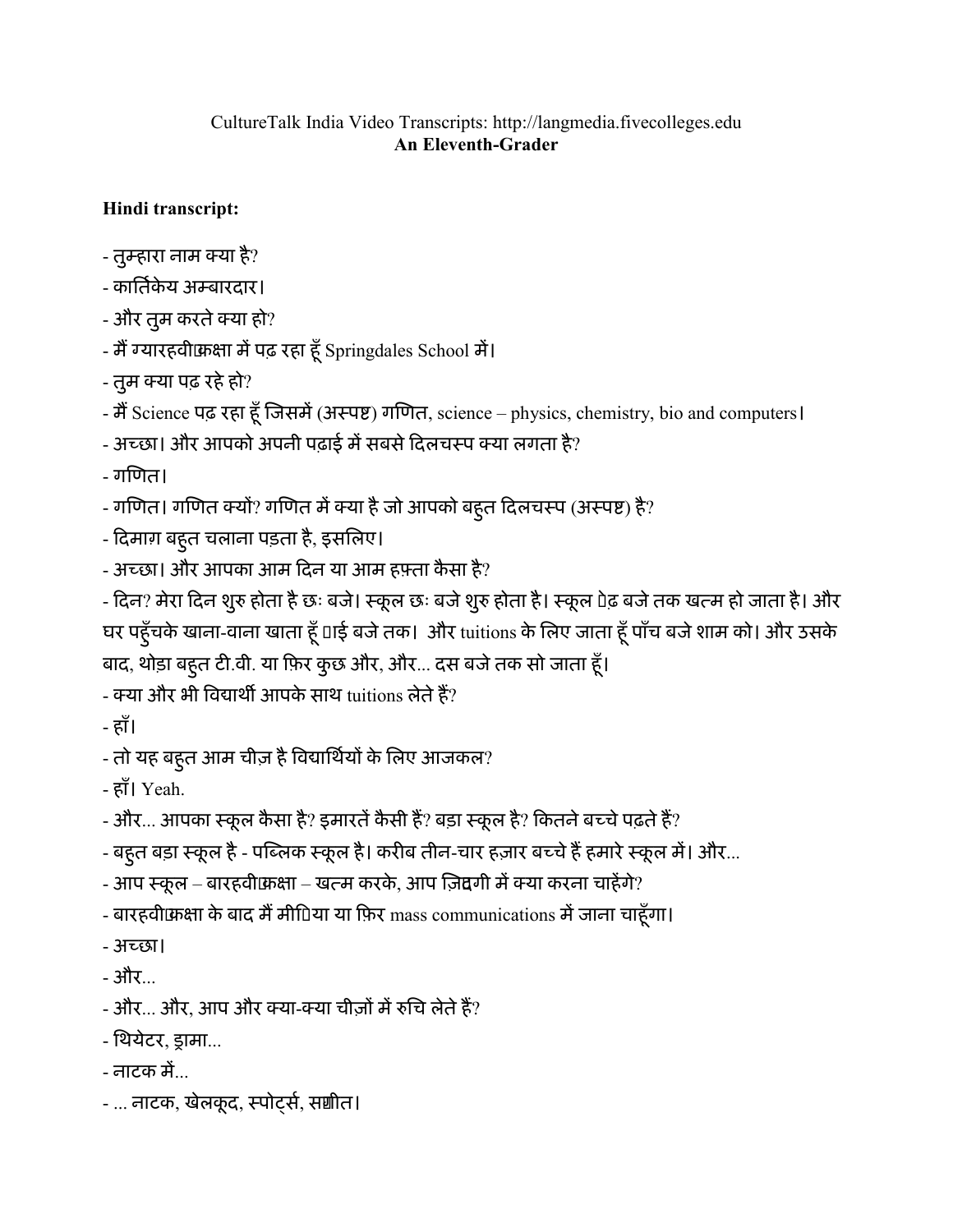- आपको कौन-से खेल पसं**द** हैं?

- क्रिकेट, पू टबॉल और कभी-कबार badminton।

- आप किस प्रकार का नाटक करते हैं, क्योंकि आप नाटक में रुचि लेते हैं तो आप बताइए कि...

- नाटक...मैं ज़्यादातौर पर social issues पर नाटक करता हूँ जैसे नुक्कड़ नाटक जिससे... awareness जागृत होती है। और...

- नुक्कड़ नाटक के बारे में ...बताइए। नुक्कड़ नाटक कैसे होता है?

- एक टीम होती है – एक दल होता है पं्रदह लोगों का। पं्रदह सदस्य होते हैं दल में और हर सदस्य को... ऐसा कोई शेष भाग नही़ाहोता। हर सदस्य को equal भाग दिया जाता है। तो इसका उद्देश्य यही होता है कि लोगों में awareness जागृत करें हम।

- तो आप कहाँ-कहाँ अपना यह नुक्कड़ नाटक करते हैं?

- वैसे तो हम स्कूल की तर $\scriptstyle\rm II$  से competitions में जाते रहते हैं। उसके अलावा हम... slums, झुग्गियों में जाकर गरीबी, असाक्ष...निरक्षरता पे नुक्कड़ नाटक करते हैं।

- इन सामाजिक मुद्दों को आप जो नुक्कड़ नाटक में लेते हैं, तो क्या आपको लगता है कि आप अपनी निजी ज़िदगी में या आगे जाकर अपने professional ज़िदगी में इन मुद्दों को... अपने... काम करते रहेंगे?

- बिलकुल, बिलकुल। क्योंकि अपने काम के साथ-साथ, लोगों में... लोगों के लिए काम करना भी ठीक रहता है। सो अगर काम करते-करते किसी को हम... किसी की ज़िद्यगी में एक... difference ला सकते हैं, तो... बहुत अच्छा रहता है।

- तो आप अपने जैसे नौजवानों को क्या कहना चाहेंगे?

- मैं बस यह कहना चाहूँगा कि अपने सारे goals को वह पहचानें, आगे बढ़ें उनकी तर¤ , और इसके अलावा जो लोग हमारे जैसे सौभाग्यपूर्ण नहीं हैं, उन के लिए काम करते रहें।

## English translation:

- What is your name?
- Kartikeya Ambardar.
- And what do you do?
- I study in eleventh grade at Springdales School.
- What are you studying?

- I am studying science which includes (unclear) mathematics, science – physics, chemistry, biology and computers.

- I see. And what in your studies do you find the most interesting?

- Mathematics.

- Mathematics. Why mathematics? What does mathematics contain that you (unclear) [find] so interesting?

- One has to use one's brains a lot; that's why.
- I see. And what is your normal day or normal week like?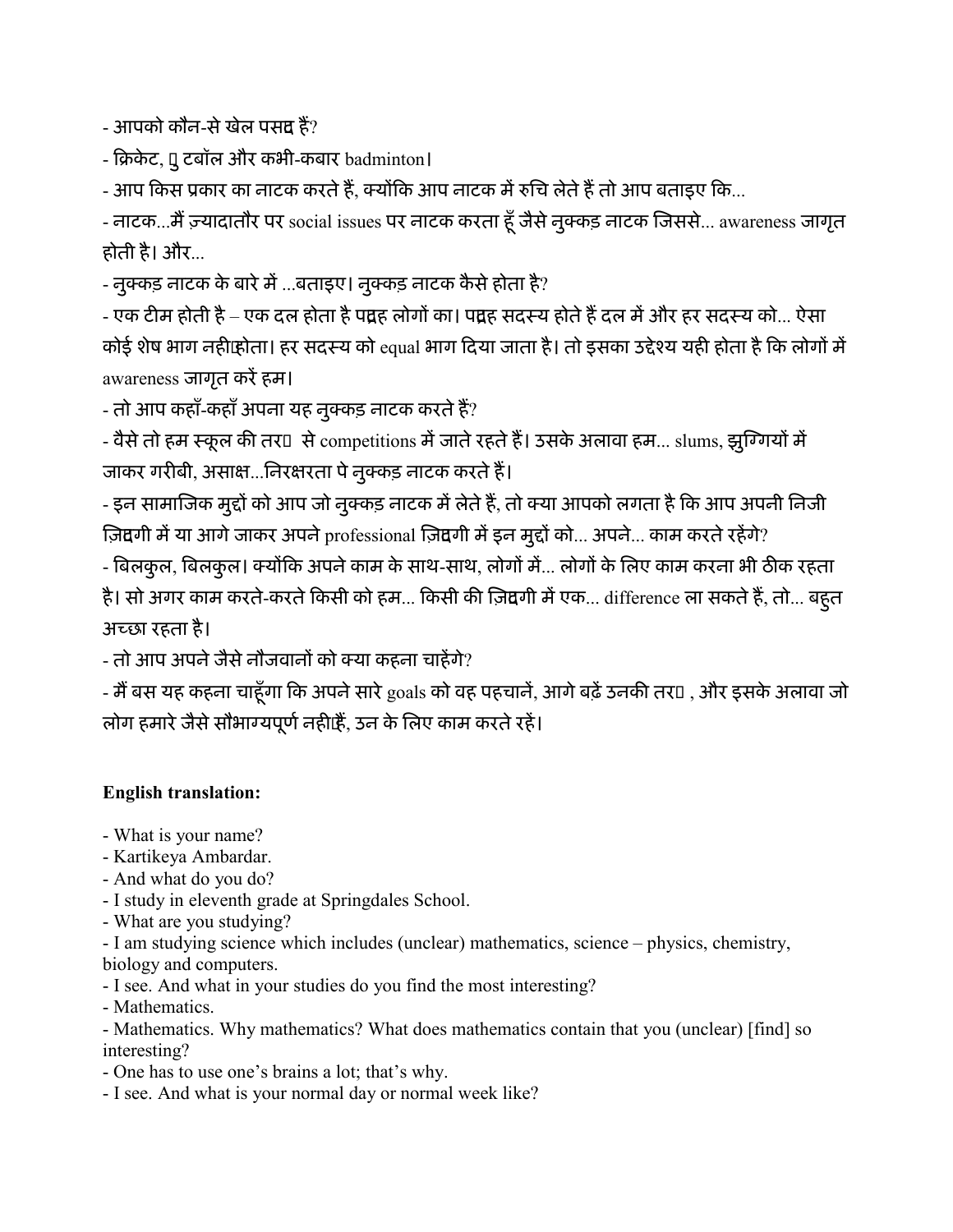- Day? My day begins at six o'clock. School begins at six o'clock. School ends around half-past one. And, after coming home, I eat and so on until half-past two. And I go to the tutor's at five o'clock in the evening. And after that, some T.V. or something else, and … by ten o'clock I go to bed.

- Do other students also get tutoring help like you do?

- Yes.

- So this is a very ordinary thing for students these days?
- Yes. Yeah.

- And … what is your school like? What are the buildings like? Is it a big school? How many kids study there?

- It's a very big school – [it] is a public school. There are about three or four thousand kids in our school. And …

- What would you like to do in life after school after twelfth grade?
- After twelfth grade, I would like to go into media or mass communications.
- I see.
- And ...

 $\overline{a}$ 

- And ... and, what other things do you take an interest in?
- Theater, drama...
- In plays<sup>1</sup>...
- ... plays, sports (repeats in English), music.
- What games do you like?
- Cricket, football, and sometimes badminton.

- What kind of plays do you do? Since you are interested in plays, tell us …

- Plays<sup>2</sup> ... I mostly do plays on social issues, such as street-corner plays, which... results in an increase in awareness.<sup>3</sup> And …

- Tell us  $\ldots$  about street-corner plays. What are street-corner plays like?<sup>4</sup>

- There is a team – there is a team of fifteen people. There are fifteen members in a team, and no member  $\ldots$  has any [special]<sup>5</sup> role. Each member has a role equal [to that of the others]. So the purpose of this is to increase awareness among people.

- So where do you perform these street-corner plays of yours?

- We represent the school at competitions.<sup>6</sup> Aside from that we ... go to slums, [and] shacks and perform street-corner plays about poverty, [and] unl ..illiteracy.

- These social issues that you take up in your street-corner plays – do you think that you would continue to work [on] … your … these issues in your own life, or later, in the course of … your professional life?

the school at competitions. वैसेतो reinforces this idea. It's like saying 'we represent the school in any case'. See also करतेरहगे, below.

 $1$   $\overline{el}$  and  $\overline{el}$  is the means theater or play(s), but probably the interviewer means to get the speaker to talk about acting in plays.)

<sup>&</sup>lt;sup>2</sup> ज़्यादातौर पर is incorrect. the speaker should have said ज़्यादातर.

 $3$  What the speaker says amounts to "which... causes awareness to be awakened."

<sup>&</sup>lt;sup>4</sup> Alternatively: "how are street-corner plays performed?"

<sup>&</sup>lt;sup>5</sup> It seems that the speaker meant to say विशेष, and not शेष.

<sup>&</sup>lt;sup>6</sup> The construction जाते रहते हैं describes a habitual action. The speaker wants to say that his troupe routinely represents